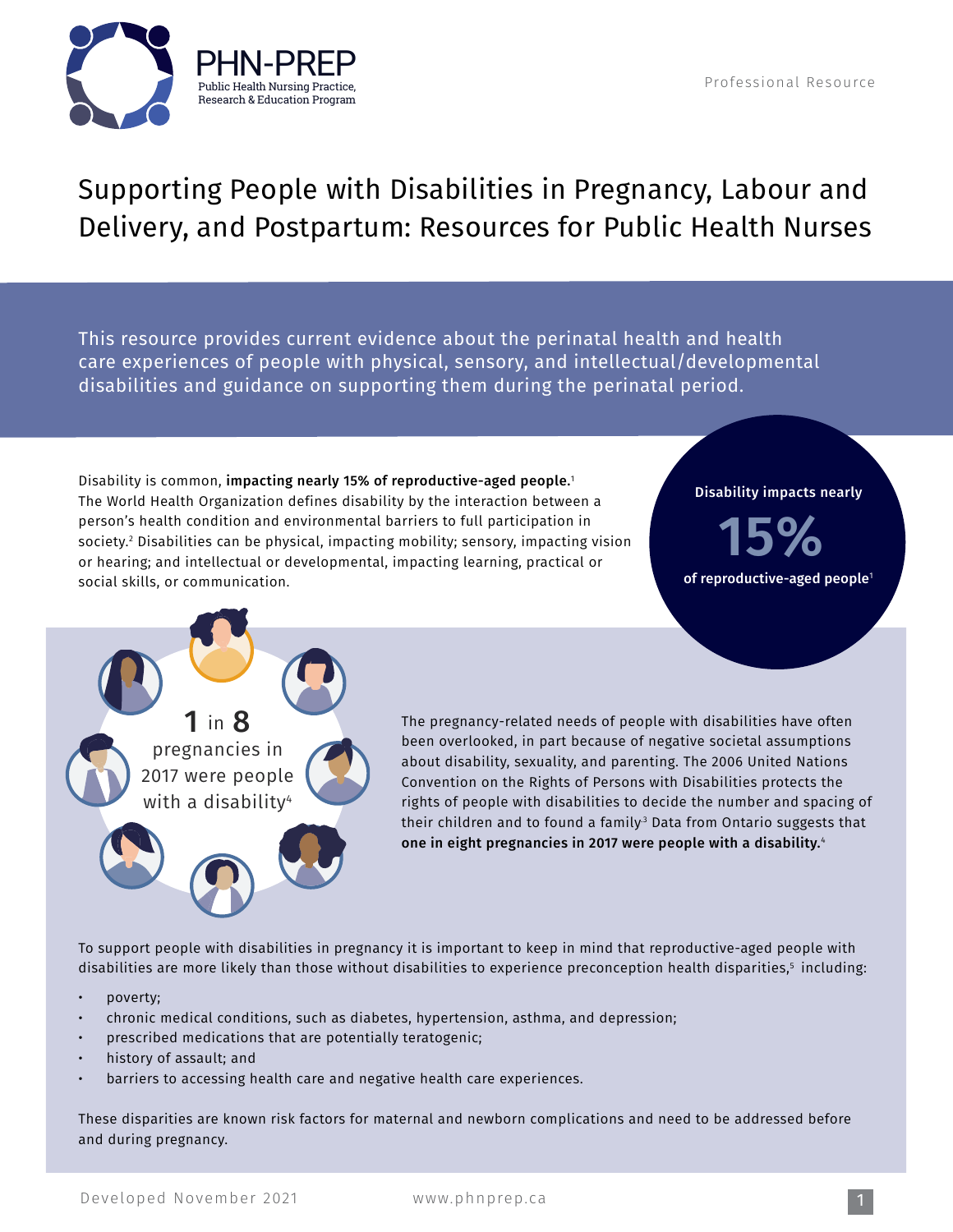Most people with disabilities have healthy pregnancies. However, compared to those without disabilities, they can experience higher rates of certain maternal and newborn complications,<sup>6-8</sup> which can be prevented with good prenatal care. These include:

- common complications like gestational diabetes, gestational hypertension, and cesarean section;
- rare but serious complications like hemorrhage in pregnancy or postpartum;
- newborn complications like preterm birth and small for gestational age; and
- postpartum depression and anxiety.

## **These disparities show how important it is to provide accessible perinatal health supports to people with disabilities that are responsive to their needs.**

Public health nurses play a key role in providing care to pregnant and parenting people with disabilities and their newborns, and may spend more time interacting with them than other health care providers (e.g., in prenatal classes, postpartum home visits, lactation consultations).

Public health nurses are therefore instrumental in building relationships with clients with disabilities and ensuring their perinatal health care needs are met. Nurse managers and other administrators also play a role in making sure public health nurses have enough time with their clients to accommodate their needs.

Quality caro occontials

| Quality care essentials |                                                                                                                                                                                                                                                                                                                                                       |                                                                                                                                                                                                                                                                                                                                                                                                                       |
|-------------------------|-------------------------------------------------------------------------------------------------------------------------------------------------------------------------------------------------------------------------------------------------------------------------------------------------------------------------------------------------------|-----------------------------------------------------------------------------------------------------------------------------------------------------------------------------------------------------------------------------------------------------------------------------------------------------------------------------------------------------------------------------------------------------------------------|
| $\bullet$               | Do the research: Take time to learn more about<br>your client's disability, including how it may<br>impact their pregnancy and how their pregnancy<br>may impact their disability.                                                                                                                                                                    | "It would help if nurses and doctors find out that a<br>person has disability, to learn a bit more about the<br>disability. How it manifests  how can that affect the<br>pregnancy?"                                                                                                                                                                                                                                  |
| $\bullet$               | Just ask: Ask people with disabilities how<br>disability shapes their everyday lives, what they<br>need to feel informed and supported, and who<br>can provide that to them. Ask them what other<br>providers are already involved in their care.                                                                                                     | "Not every disability is the same so you can't just<br>treat it as an umbrella. You have to get to know the<br>client that you're working with and what their needs<br>are and like it's OK to ask."                                                                                                                                                                                                                  |
| $\bullet$               | Be proactive: Start planning resources and<br>supports early so that you are creating an<br>accessible and supportive environment (e.g.,<br>in prenatal classes, hospital, early parenting<br>programs) rather than reacting to crises.                                                                                                               | "Getting the interpreter in the first place so you're<br>preventing any of the miscommunications and<br>misunderstandings that could happen in the future."                                                                                                                                                                                                                                                           |
| $\bullet$               | Meet them where they are: Home visits may<br>be particularly useful because they help to<br>eliminate accessibility barriers many people with<br>disabilities experience.                                                                                                                                                                             | "It [being at home] just automatically covers many<br>accommodations. There's also automatically more time<br>to do any of that learning or asking questions."                                                                                                                                                                                                                                                        |
| $\bullet$               | Communicate: Talk directly to people with<br>disabilities, and make sure that all providers<br>involved in their care are informed about their<br>wishes and their needs. This includes making sure<br>everyone is on the same page about what services<br>and supports should be in place to support them<br>when they are home with their new baby. | "Make sure you're talking to the patient and<br>not about the patient.  And whenever it will be<br>possible to have  somebody who kind of follows<br>your case throughout  so that you don't have to<br>keep on reiterating the same information again and<br>again. Somebody who can maybe be your advocate<br>sometimes if that's needed, just so that all your<br>medical professionals will be on the same page." |